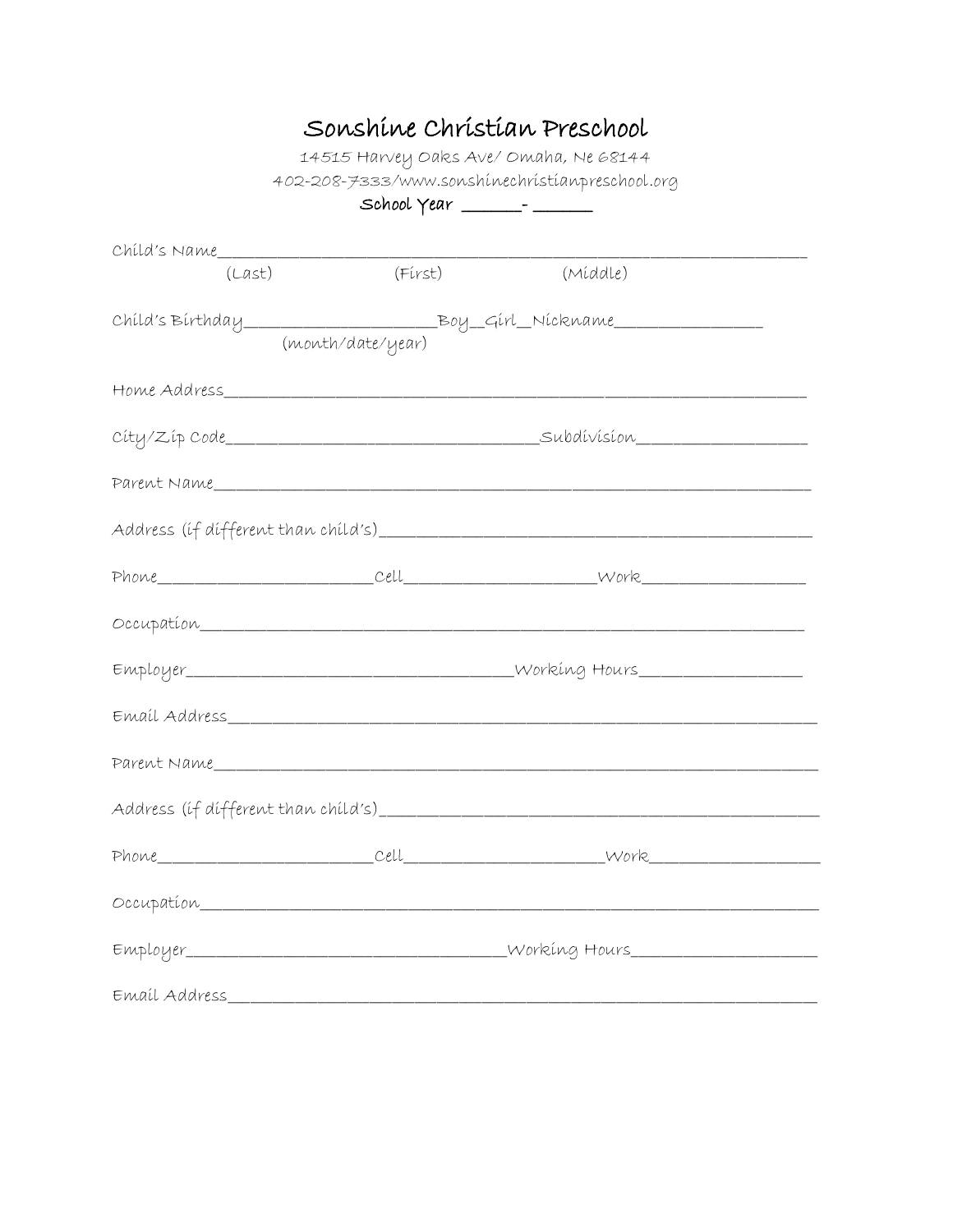## Sonshine Christian Preschool

14515 Harvey Oaks Ave/ Omaha, Ne 68144 402-208-7333/www.sonshinechristianpreschool.org

Please list person's other than parents who will be responsible for your child in case of an emergency and to whom the preschool staff may release your child. We will NOT release your child to ANYONE not on this list without written permission. If the person is not known to our staff they may be asked for ID.

| Name                  | Name                     |
|-----------------------|--------------------------|
| Address               | Address Address          |
| City Phone            | Phone<br>Cíty___________ |
| Relationship to child | Relatíonshíp to chíld    |

I give my permission to release my phone number to other Sonshine parents

for carpooling purposes, play dates, and birthday parties

 $Yes_$  No

\_\_\_\_\_\_\_\_\_\_\_\_\_\_\_\_\_\_\_\_\_\_\_\_\_\_\_\_\_\_\_\_\_\_\_\_\_\_\_\_\_\_\_\_\_\_\_\_\_\_\_\_\_\_\_\_\_\_\_\_\_\_\_\_\_\_\_\_\_\_\_\_\_\_\_\_\_\_\_\_\_\_\_\_\_\_\_\_\_\_\_\_\_\_\_\_\_

\_\_\_\_\_\_\_\_\_\_\_\_\_\_\_\_\_\_\_\_\_\_\_\_\_\_\_\_\_\_\_\_\_\_\_\_\_\_\_\_\_\_\_\_\_\_\_\_\_\_\_\_\_\_\_\_\_\_\_\_\_\_\_\_\_\_\_\_\_\_\_\_\_\_\_\_\_\_\_\_\_\_\_\_\_\_\_\_\_\_\_\_\_\_\_\_\_

Please list ANY physically limitations, diagnosed health problems, learning issues, all allergies, current medications, and/or any issues that you feel are important for us to know when working with your child.

| Consent to contact physician or to call 911 in case of an emergency: |  |  |
|----------------------------------------------------------------------|--|--|
|----------------------------------------------------------------------|--|--|

In the event I cannot be reached to make arrangements, I hereby give my consent

for Sonshine Christian Preschool to contact:

|                                                                 | Phone                                |  |  |  |
|-----------------------------------------------------------------|--------------------------------------|--|--|--|
| (Name of Physician)                                             |                                      |  |  |  |
| Address                                                         | and in case of an emergency, to take |  |  |  |
| my child to the closest clinic or hospital or to the following: |                                      |  |  |  |
| Signature of Parent/Guardian                                    | Date                                 |  |  |  |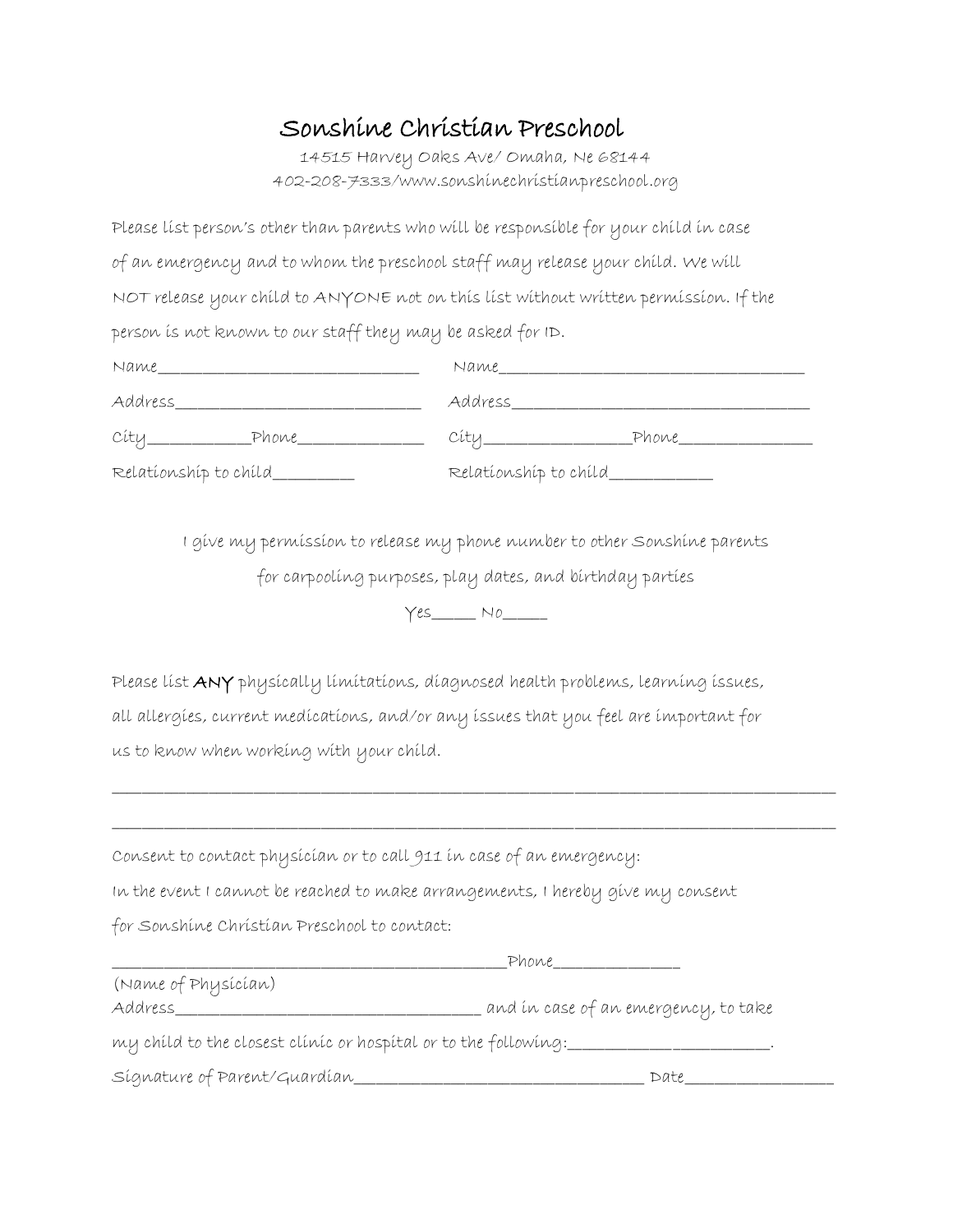### Sonshine Christian Preschool

14515 Harvey Oaks Ave/ Omaha, Ne 68144 402-208-7333/www.sonshinechristianpreschool.org

#### Sonshine Christian Preschool Parent Handbook Form

I acknowledge that I have read and agree to abide by the information in the Sonshine Christian Preschool handbook. The handbook is on our school website, www.sonshinechristianpreschool.org. All questions have been answered to my satisfaction. I will notify the Director of any change in information listed, including updates to immunizations, current work or home numbers and all emergency pick up persons. Parent/Guardian Signature\_\_\_\_\_\_\_\_\_\_\_\_\_\_\_\_\_\_\_\_\_\_\_\_\_\_\_\_\_\_\_\_\_\_\_\_\_\_\_

Parent/Guardian Signature\_\_\_\_\_\_\_\_\_\_\_\_\_\_\_\_\_\_\_\_\_\_\_\_\_\_\_\_\_\_\_\_\_\_\_\_\_\_\_

Child's Name\_\_\_\_\_\_\_\_\_\_\_\_\_\_\_\_\_\_\_\_\_\_\_\_\_\_\_\_\_\_\_\_\_\_\_\_\_\_\_\_\_\_\_\_\_\_\_\_\_

#### Photo Release Form

Pictures may be taken of your child while at Sonshine Christian Preschool. These pictures may be posted on our website/Facebook or Instagram.

\_\_\_\_I give Sonshine Christian Preschool permission to take and use my child's picture on

the website,Facebook, Instagram.

\_\_\_\_I do not want my child's picture taken while at the Sonshine Christian Preschool.

Child's Name:\_\_\_\_\_\_\_\_\_\_\_\_\_\_\_\_\_\_\_\_\_\_\_\_\_\_\_\_\_\_\_\_\_\_\_\_\_\_\_\_\_\_\_\_\_\_

Signature:\_\_\_\_\_\_\_\_\_\_\_\_\_\_\_\_\_\_\_\_\_\_\_\_\_\_\_\_\_\_\_\_\_\_\_\_\_\_\_\_\_\_\_\_\_\_\_\_

 $Date:$ 

### School Directory

Please let us know what information you would like included in our school directory. You may opt out of the directory by leaving this section blank.

Child's Name\_\_\_\_\_\_\_\_\_\_\_\_\_\_\_\_\_\_\_\_\_\_\_\_\_\_\_\_\_\_\_\_\_\_\_\_\_\_\_\_\_\_\_\_\_\_\_\_\_\_\_\_\_\_\_\_\_\_

Parent's name and Phone number

Home Address\_\_\_\_\_\_\_\_\_\_\_\_\_\_\_\_\_\_\_\_\_\_\_\_\_\_\_\_\_\_\_\_\_\_\_\_\_\_\_\_\_\_\_\_\_\_\_\_\_\_\_\_\_\_\_\_\_\_

\_\_\_\_\_\_\_\_\_\_\_\_\_\_\_\_\_\_\_\_\_\_\_\_\_\_\_\_\_\_\_\_\_\_\_\_\_\_\_\_\_\_\_\_\_\_\_\_\_\_\_\_\_\_\_\_\_\_\_\_\_\_\_\_\_\_\_\_\_\_\_\_\_

Email Address\_\_\_\_\_\_\_\_\_\_\_\_\_\_\_\_\_\_\_\_\_\_\_\_\_\_\_\_\_\_\_\_\_\_\_\_\_\_\_\_\_\_\_\_\_\_\_\_\_\_\_\_\_\_\_\_\_\_